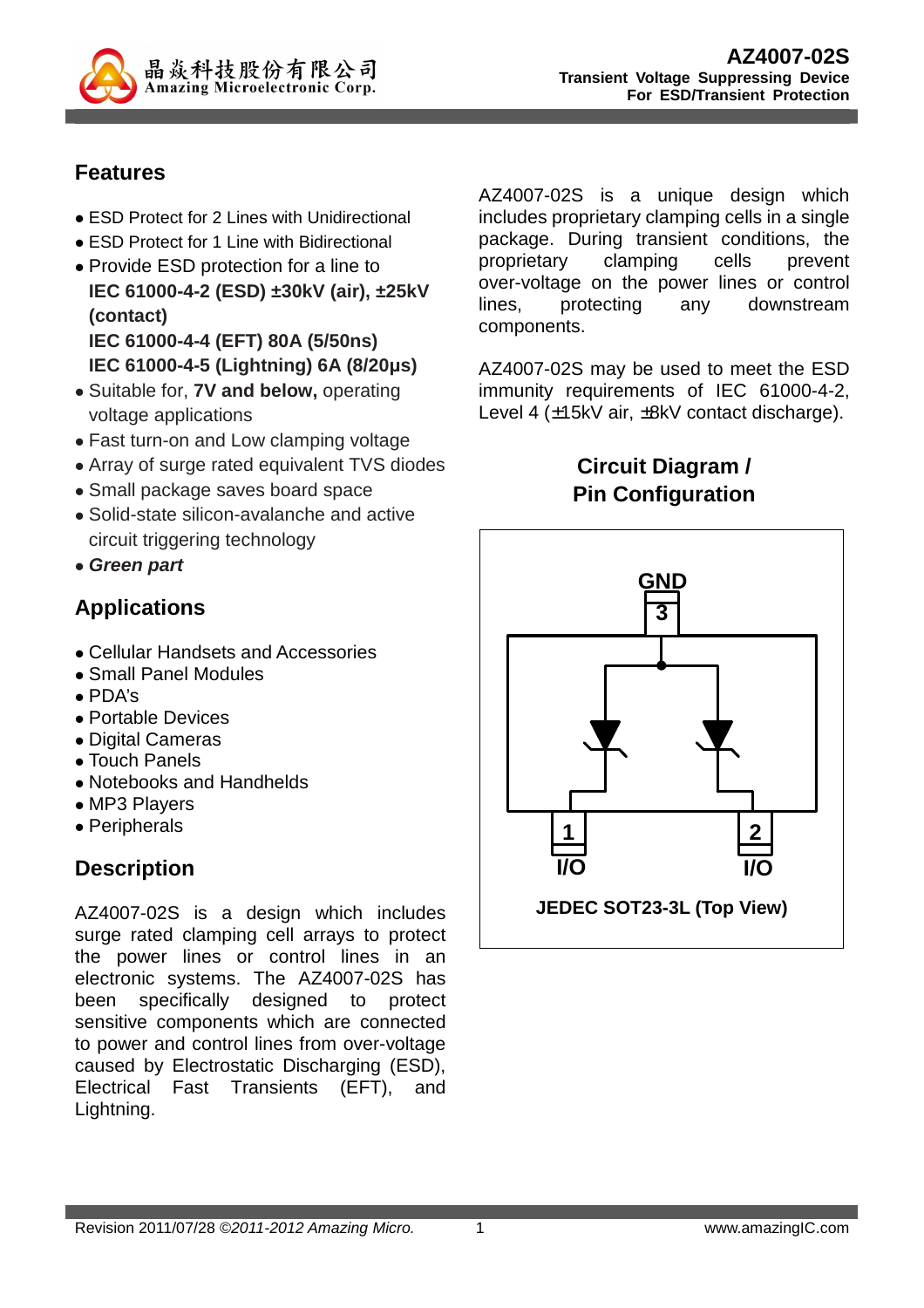

### **SPECIFICATIONS**

| <b>ABSOLUTE MAXIMUM RATINGS</b>                    |                           |                 |              |  |  |
|----------------------------------------------------|---------------------------|-----------------|--------------|--|--|
| <b>PARAMETER</b>                                   | <b>PARAMETER</b>          | <b>RATING</b>   | <b>UNITS</b> |  |  |
| Peak Pulse Current (tp =8/20us)                    | IPP                       | 6               | A            |  |  |
| Operating Supply Voltage (pin-1, -2 to pin-3)      | $V_{DC}$                  | 8               | V            |  |  |
| pin-1, -2 to pin-3 ESD per IEC 61000-4-2 (Air)     | $\rm V_{ESD-1}$           | ±30             | kV           |  |  |
| pin-1, -2 to pin-3 ESD per IEC 61000-4-2 (Contact) | $V_{ESD-2}$               | ±25             | kV           |  |  |
| <b>Lead Soldering Temperature</b>                  | $T_{\texttt{SOL}}$        | 260 (10 sec.)   | $^{\circ}C$  |  |  |
| <b>Operating Temperature</b>                       | $T_{OP}$                  | $-55$ to $+125$ | $^{\circ}C$  |  |  |
| Storage Temperature                                | $\mathsf{T}_{\text{STO}}$ | $-55$ to $+150$ | $^{\circ}C$  |  |  |

| <b>ELECTRICAL CHARACTERISTICS</b>                 |                         |                                                                                            |             |            |                |              |
|---------------------------------------------------|-------------------------|--------------------------------------------------------------------------------------------|-------------|------------|----------------|--------------|
| <b>PARAMETER</b>                                  | <b>SYMBOL</b>           | <b>CONDITIONS</b>                                                                          | <b>MINI</b> | <b>TYP</b> | <b>MAX</b>     | <b>UNITS</b> |
| <b>Reverse Stand-Off</b><br>Voltage               | <b>V</b> <sub>RWM</sub> | pin-1-to-pin-3, or pin-2-to-pin-3,<br>T=25 $\mathrm{^{\circ}C}$ .                          |             |            | $\overline{7}$ | $\vee$       |
| Reverse Leakage<br>Current                        | $I_{\text{Leak}}$       | $V_{RWM}$ = 7V, T=25 °C, pin-1-to-pin-3,<br>or pin-2-to-pin-3.                             |             |            | 0.1            | μA           |
| Reverse<br><b>Breakdown</b><br>Voltage            | $V_{BV}$                | $I_{\rm BV}$ = 1mA, T=25 °C, pin-1-to-pin-3,<br>or pin-2-to-pin-3.                         | 8.5         |            | 10.5           | $\vee$       |
| <b>Forward Voltage</b>                            | $V_F$                   | $I_F = 15 \text{mA}$ , T=25 °C, pin-3 to pin-1<br>or pin-3 to pin-2.                       | 0.6         | 0.8        | $\mathbf{1}$   | V            |
| <b>Surge Clamping</b><br>Voltage 1                | $V_{CL-surge-1}$        | $I_{PP} = 5A$ , tp=8/20us, T=25 °C.<br>pin-1-to-pin-3, or pin-2-to-pin-3.                  |             | 11.5       | 13             | V            |
| <b>Surge Clamping</b><br>Voltage 2                | V <sub>CL-surge-2</sub> | $I_{PP} = 5A$ , tp=8/20us, T=25 °C,                                                        |             | 13         | 15             | $\vee$       |
|                                                   |                         | between pin-1 and pin-2, while<br>pin-3 is floated.                                        | $-15$       | $-13$      |                |              |
| <b>ESD Clamping</b><br>Voltage-1                  | $V_{\text{clamp-1}}$    | IEC 61000-4-2 0~+6kV, T=25 °C,<br>Contact mode, pin-1,-2, to pin-3.                        |             | 12.5       |                | V            |
| <b>ESD Clamping</b><br>Voltage-2                  | $V_{clamp-2}$           | IEC 61000-4-2 0~+6kV, T=25 °C,<br>Contact mode, pin-1-to-pin-2,<br>while pin-3 is floated. |             | 16         |                | $\vee$       |
| <b>ESD Dynamic</b><br>Turn-on<br>Resistance-1     | $R_{\text{dynamic-1}}$  | IEC 61000-4-2 0~+6kV, T=25 °C,<br>Contact mode, pin-1,-2, to pin-3.                        |             | 0.18       |                | $\Omega$     |
| <b>ESD Dynamic</b><br>Turn-on<br>Resistance-2     | $R_{\text{dynamic-2}}$  | IEC 61000-4-2 0~+6kV, T=25 °C,<br>Contact mode, pin-1-to-pin-2,<br>while pin-3 is floated. |             | 0.36       |                | Ω            |
| <b>Channel Input</b><br>Capacitance               | $C_{IN}$                | $V_R = 0V$ , f = 1MHz, T=25 °C,<br>pin-1-to-pin-3, or pin-2-to-pin-3.                      |             | 60         | 70             | pF           |
| Channel to<br><b>Channel Input</b><br>Capacitance | CCROSS                  | $V_R$ = 0V, f = 1MHz, pin-3 floated,<br>T=25 $^{\circ}$ C, between pin-1 and pin-2.        |             | 30         | 35             | рF           |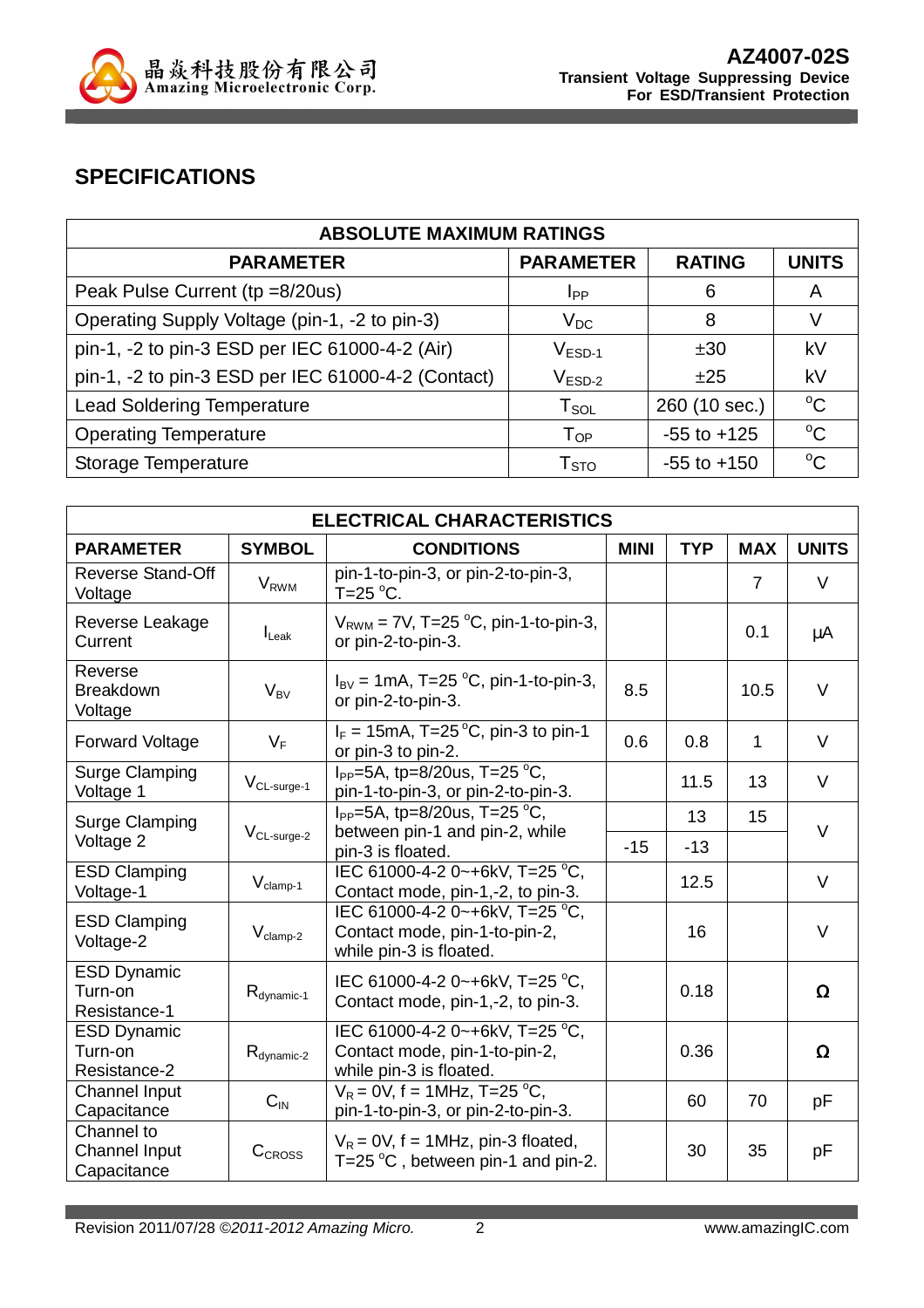

### **Typical Characteristics**





**Transmission Line Pulsing (TLP) Voltage (V)**

**0 1 2 3 4 5 6 7 8 9 10 11 12 13**

**I/O to GND**

**0 2**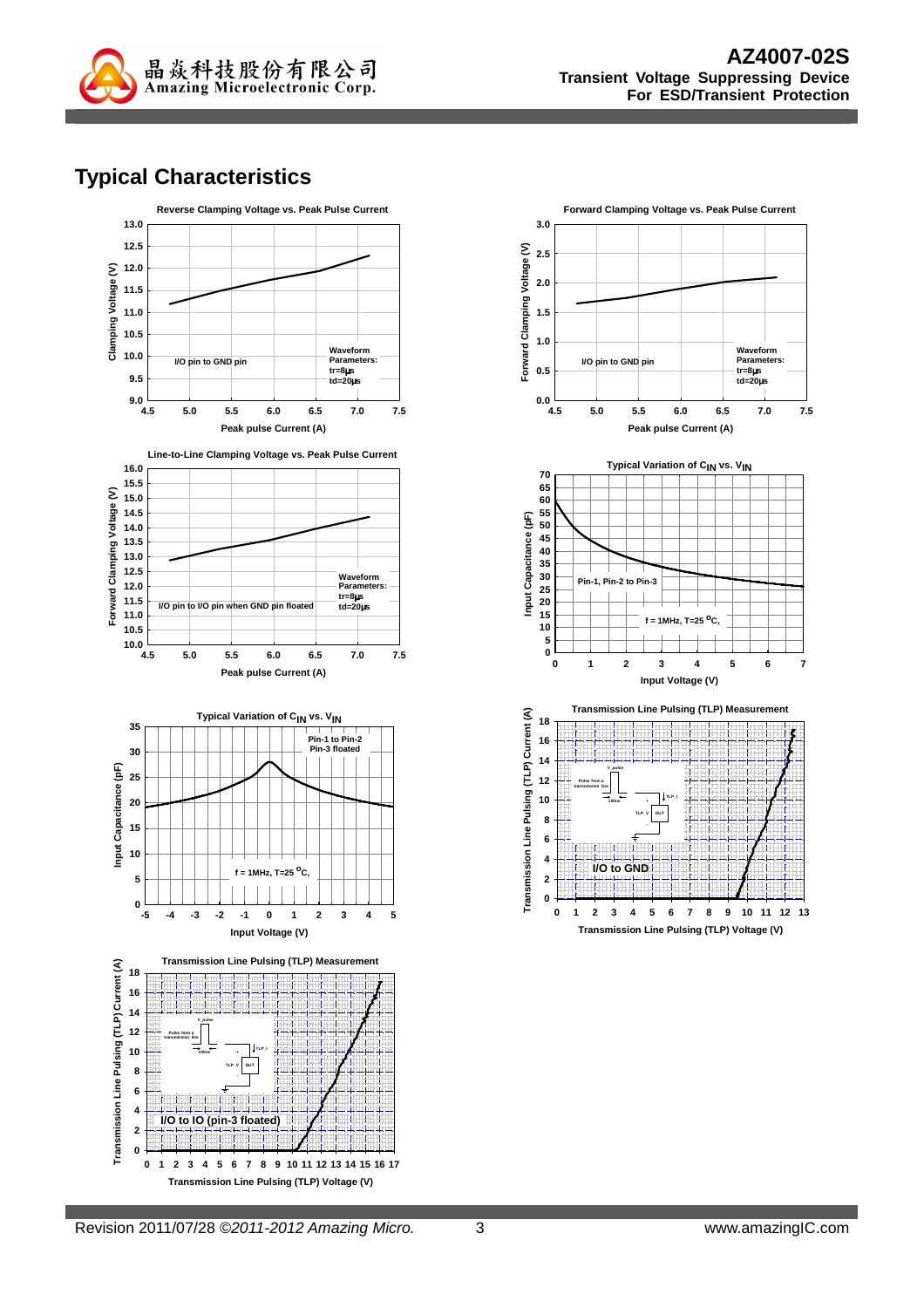

### **Applications Information**

The AZ4007-02S is designed to protect two lines against System ESD/EFT/Lightning pulses by clamping them to an acceptable reference.

The usage of the AZ4007-02S is shown in Fig. 1. Protected lines, such as data lines, control lines, or power lines, are connected at pin 1 and 2. The pin 3 should be connected directly to a ground plane on the board. All path lengths connected to the pins of AZ4007-02S should be kept as short as possible to minimize parasitic inductance in the board traces.

In order to obtain enough suppression of ESD induced transient, good circuit board is critical. Thus, the following guidelines are recommended:

- Minimize the path length between the protected lines and the AZ4007-02S.
- Place the AZ4007-02S near the input terminals or connectors to restrict transient coupling.
- The ESD current return path to ground should be kept as short as possible.
- Use ground planes whenever possible.
- NEVER route critical signals near board edges and near the lines which the ESD transient easily injects to.



**Fig. 1**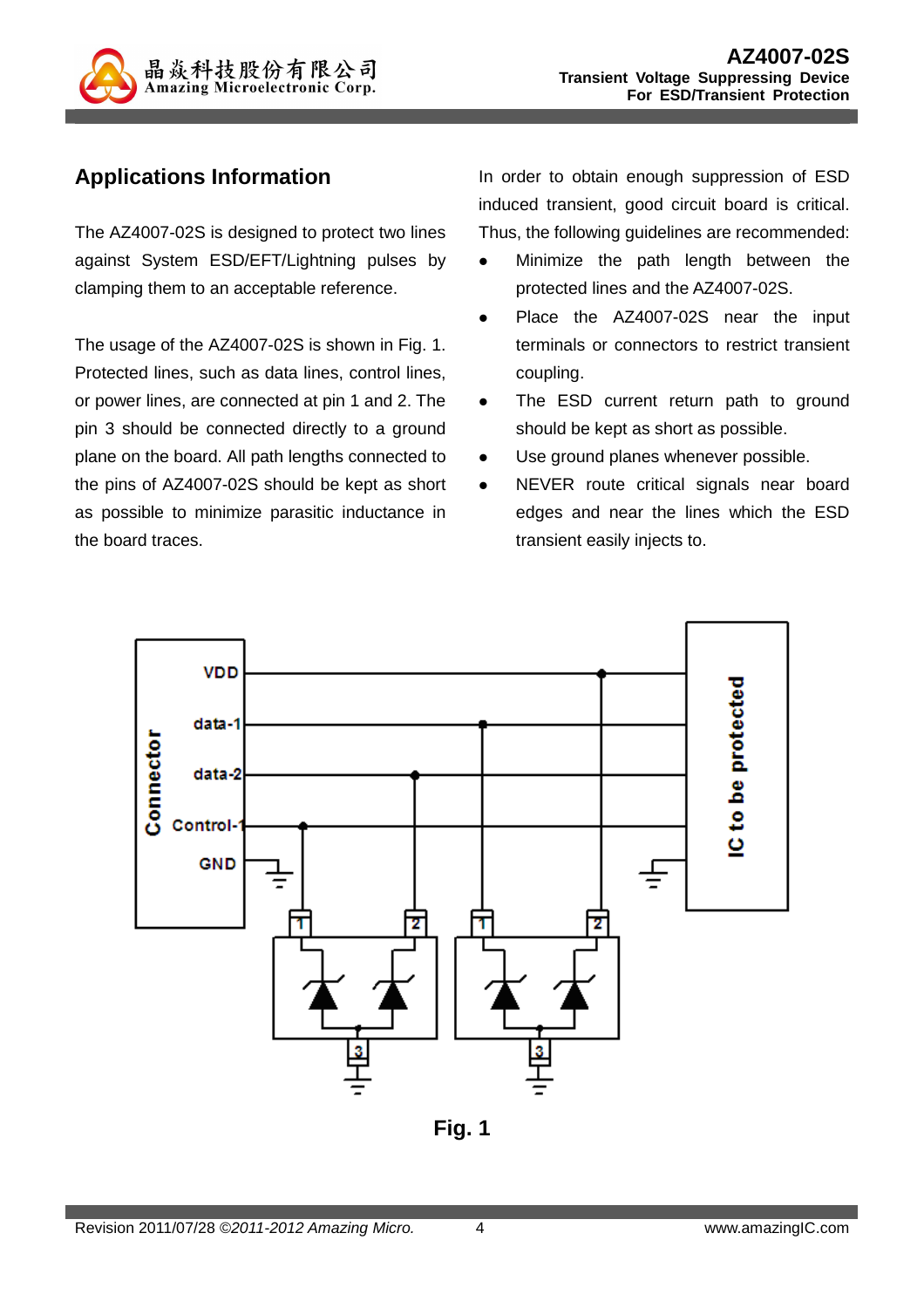

Fig. 2 shows another simplified example of using AZ4007-02S to protect the control lines, low speed data lines, and power lines from ESD transient stress.

Fig. 3 shows the simplified example of using AZ4007-02S to provide a bidirectional protection on a data line from ESD transient stress.



**Fig. 2** 



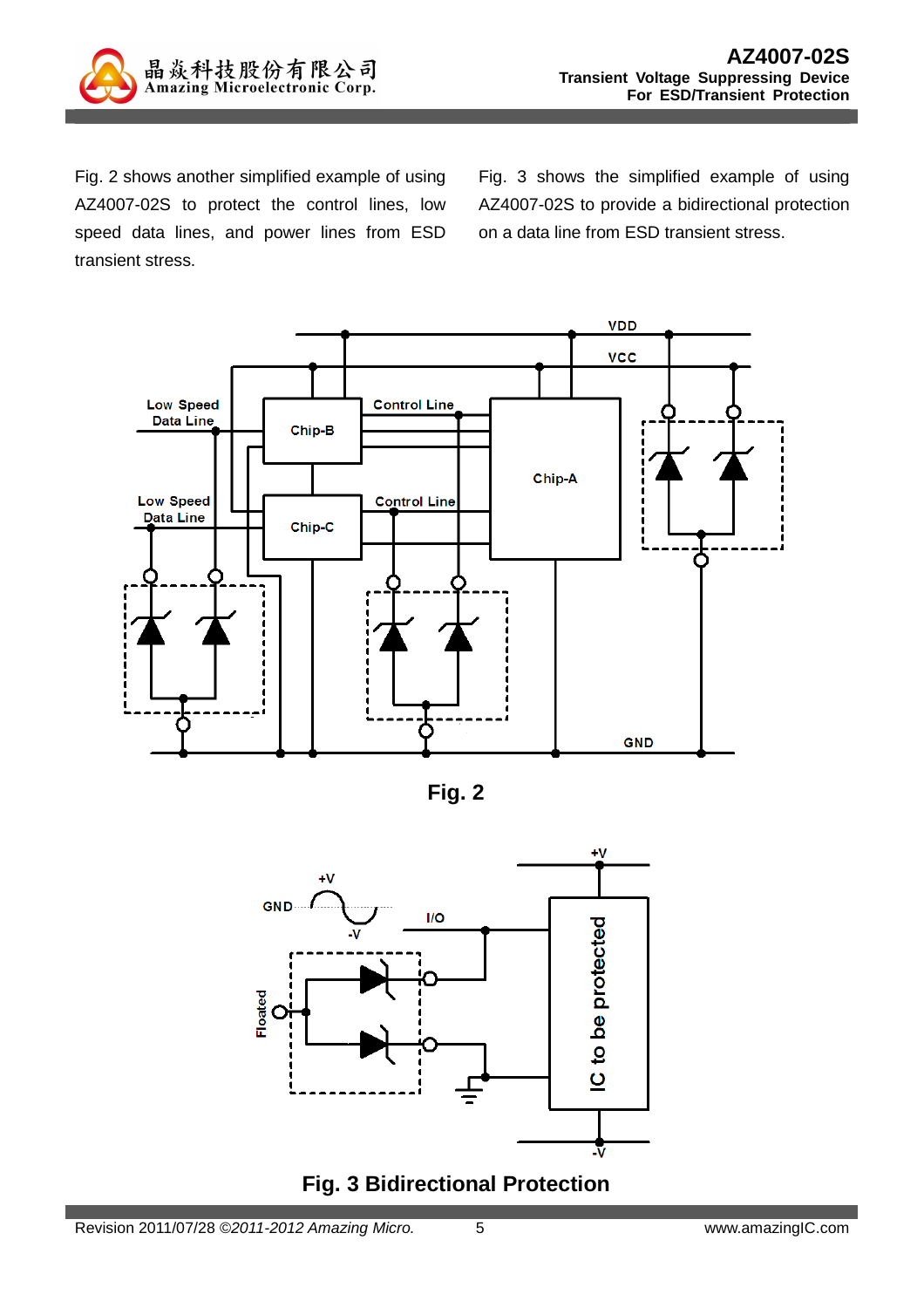

#### **Mechanical Details**



#### PACKAGE DIMENSIONS

| Symbol |           | <b>Dimensions In Millimeters</b> | Dimensions In Inches |       |  |
|--------|-----------|----------------------------------|----------------------|-------|--|
|        | Min       | Max                              | Min                  | Max   |  |
| Α      | 0.900     | 1.150                            | 0.035                | 0.045 |  |
| A1     | 0.000     | 0.100                            | 0.000                | 0.004 |  |
| A2     | 0.900     | 1.050                            | 0.035                | 0.041 |  |
| b      | 0.300     | 0.500                            | 0.012                | 0.020 |  |
| с      | 0.080     | 0.150                            | 0.003                | 0.006 |  |
| D      | 2.800     | 3.000                            | 0.110                | 0.118 |  |
| E      | 1.200     | 1.400                            | 0.047                | 0.055 |  |
| E1     | 2.250     | 2.550                            | 0.089                | 0.100 |  |
| e      | 0.950 TYP |                                  | 0.037 TYP            |       |  |
| e1     | 1.800     | 2.000                            | 0.071                | 0.079 |  |
|        | 0.550 REF |                                  | 0.022 REF            |       |  |
| l 1    | 0.300     | 0.500                            | 0.012                | 0.020 |  |
| θ      | О°        | 8°                               | О°                   | 6°    |  |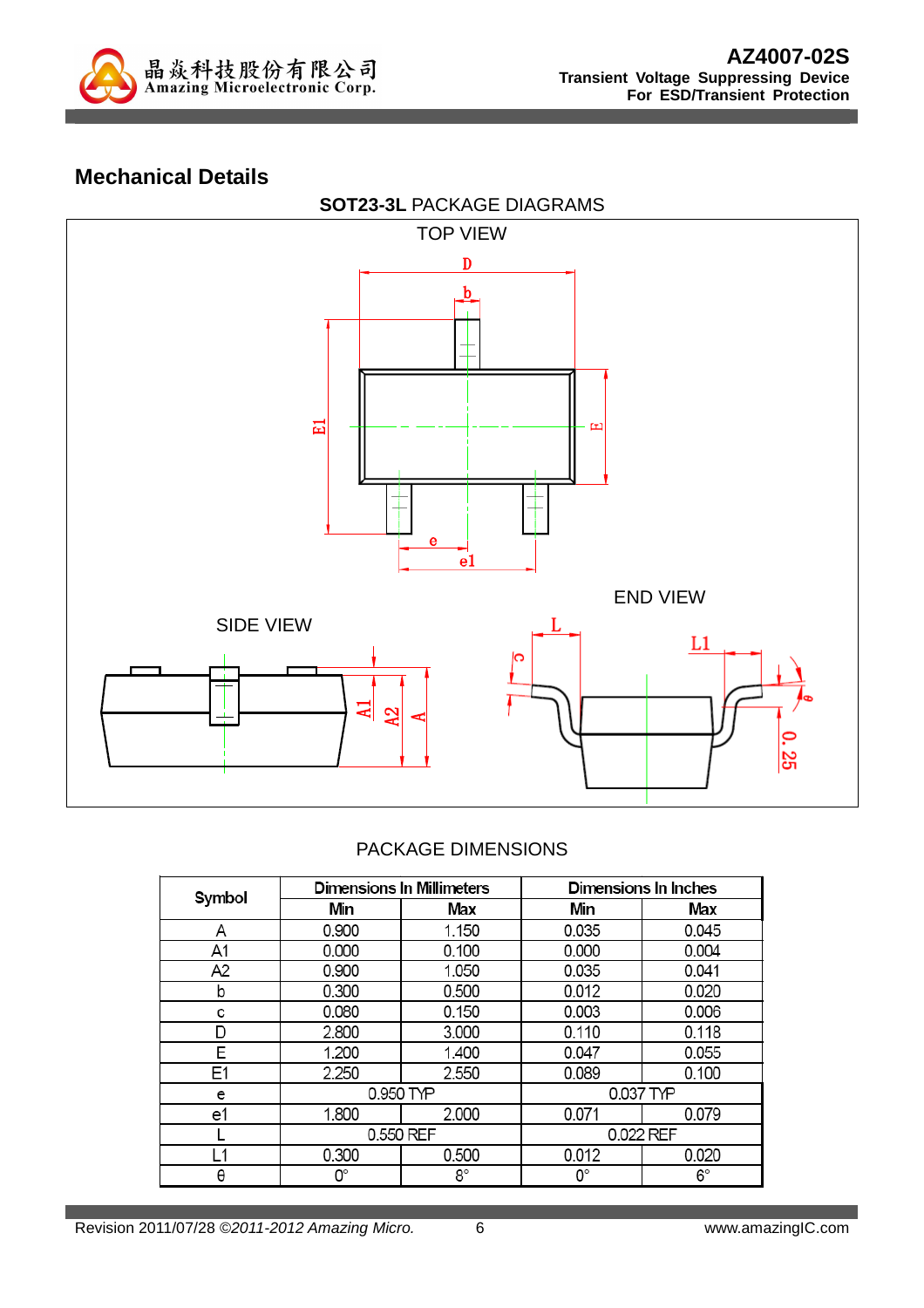

# **LAND LAYOUT**



Notes:

This LAND LAYOUT is for reference purposes only. Please consult your manufacturing partners to ensure your company's PCB design guidelines are met.

#### **MARKING CODE**



401 = Device Code  $X = Date Code$ Y = Control Code

| <b>Part Number</b>         | <b>Marking Code</b> |
|----------------------------|---------------------|
| AZ4007-02S<br>(Green part) | 401XY               |

#### **Ordering Information**

| PN#            | Material | T <sub>Y</sub> pe | Reel size              | MOO/internal box      | MOQ/carton          |
|----------------|----------|-------------------|------------------------|-----------------------|---------------------|
| AZ4007-02S.R7G | ireen    | T/R               | $\overline{ }$<br>inch | 4 reel= $12,000/b$ ox | 6 box=72,000/carton |